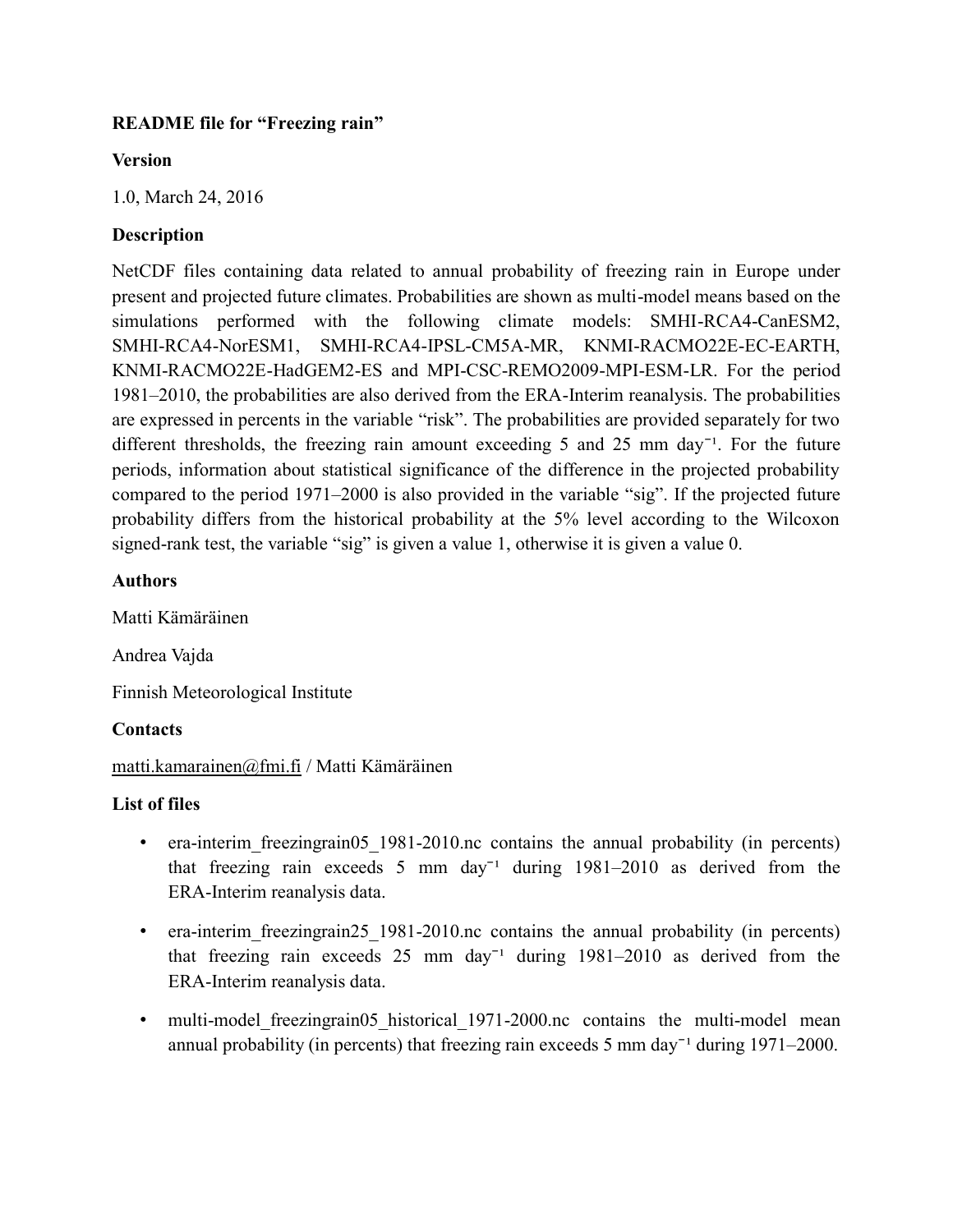- multi-model freezingrain05 rcp45 2021-2050.nc contains the multi-model mean annual probability (in percents) that freezing rain exceeds 5 mm day<sup>-1</sup> during  $2021-2050$  under the RCP4.5 scenario.
- multi-model freezingrain05 rcp85 2021-2050.nc contains the multi-model mean annual probability (in percents) that freezing rain exceeds 5 mm day<sup>-1</sup> during  $2021-2050$  under the RCP8.5 scenario.
- multi-model freezingrain05 rcp45 2071-2100.nc contains the multi-model mean annual probability (in percents) that freezing rain exceeds 5 mm day<sup>-1</sup> during  $2071-2100$  under the RCP4.5 scenario.
- multi-model freezingrain05 rcp85 2071-2100.nc contains the multi-model mean annual probability (in percents) that freezing rain exceeds 5 mm day<sup> $-1$ </sup> during 2071–2100 under the RCP8.5 scenario.
- multi-model freezingrain25 historical 1971-2000.nc contains the multi-model mean annual probability (in percents) that freezing rain exceeds  $25 \text{ mm day}^{-1}$  during 1971–2000.
- multi-model freezingrain25 rcp45 2021-2050.nc contains the multi-model mean annual probability (in percents) that freezing rain exceeds  $25 \text{ mm day}^{-1}$  during  $2021-2050$  under the RCP4.5 scenario.
- multi-model freezingrain25 rcp85 2021-2050.nc contains the multi-model mean annual probability (in percents) that freezing rain exceeds  $25 \text{ mm day}^{-1}$  during  $2021-2050$  under the RCP8.5 scenario.
- multi-model freezingrain25 rcp45 2071-2100.nc contains the multi-model mean annual probability (in percents) that freezing rain exceeds  $25 \text{ mm}$  day<sup>-1</sup> during  $2071-2100$  under the RCP4.5 scenario.
- multi-model freezingrain25 rcp85 2071-2100.nc contains the multi-model mean annual probability (in percents) that freezing rain exceeds  $25 \text{ mm day}^{-1}$  during  $2071-2100$  under the RCP8.5 scenario.

## **Disclaimer**

Data available for download as a result of this project were made using large-scale datasets and are intended for providing an European-wide overview of present and future probability of occurrence of extreme weather hazards. Extreme caution should be made when drawing local-scale conclusions from the maps. Therefore, the data are provided for research purposes only. No warranty is given as to their suitability for user applications. No liability is accepted by the authors for any errors or omissions in the data or associated information and/or documentation.